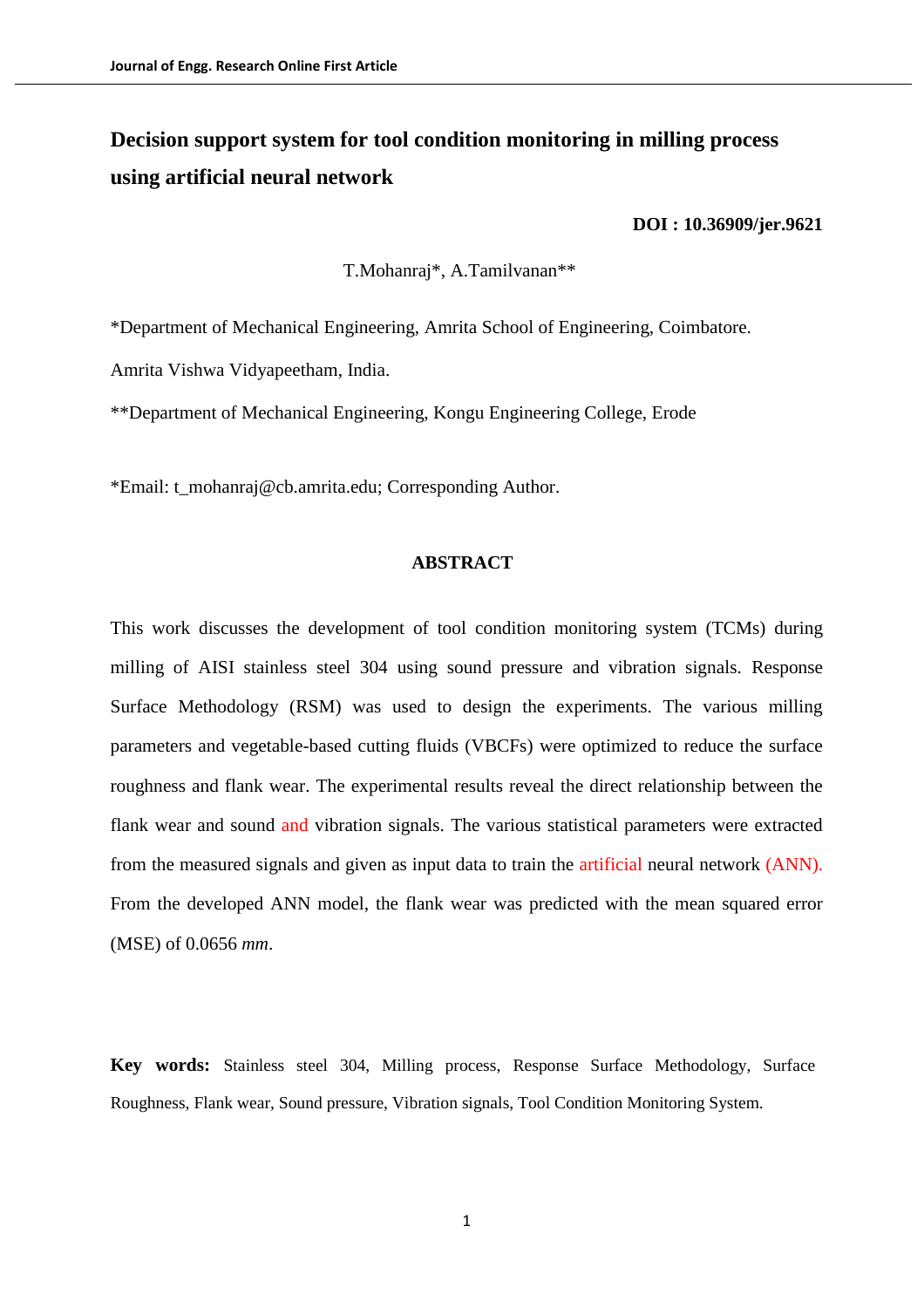#### **INTRODUCTION**

Tool wear prediction and replacement depends on traditional calculation of wear data from the past years. To fabricate good quality products with minimal cost, a Tool Condition Monitoring system (TCMs) is necessary. The tool condition has been monitored with various sensors called as sensor fusion model (Dimla, 2000). The TCMs was developed with various features taken out from machining force, cutting sound, spindle vibration and current signals. The extracted features were combined to calculate the flank wear (Ghosh et al., 2007). On-line TCMs was designed using Support Vector Machine (SVM) with statistical features of cutting force, torque, AE, and vibration signals. The tool condition was estimated from the SVM results (Kaya et al., 2012). TCMs was designed using SVM with wavelet features of AE and sound signal and attain the better classification accuracy (Zhang et al., 2015).

Different clustering methods were applied for on-line TCM. The wavelet features were extracted from AE, cutting force, vibration signals and found the enhanced performance of fuzzy clustering than other methods (Torabi et al., 2016). Recently, during milling process, tool wear was supervised with cutting force, cutting sound, spindle motor current, and vibration signals. The sensor signals were combined together in FIS, the tool condition was assessed and arrived a conclusion to change the tool / machining conditions (Cuka and Kim, 2017). The various decision making algorithms were used to forecast the surface roughness and wear (Shankar et al., 2019b). A review of TCMs was discussed by (Mohanraj et al., 2020)

Vegetable based cutting fluids (VBCFs) are environment-friendly, inexhaustible, and harmless. The destructive effects of commercial cutting fluids (CFs) can be significantly reduced by employing VBCFs as CFs (Alves and de Oliveira, 2006). Vegetable-oil–based hybrid nano CFs were developed with the nano additives  $(CNT/MoS<sub>2</sub>)$  with sesame, neem, and mahua oils. In turning process, Sesame-oil based hybrid nano CFs with  $CNT/M<sub>0</sub>S<sub>2</sub>$  enhanced the machining performance in terms of flank wear, surface roughness, cutting force, and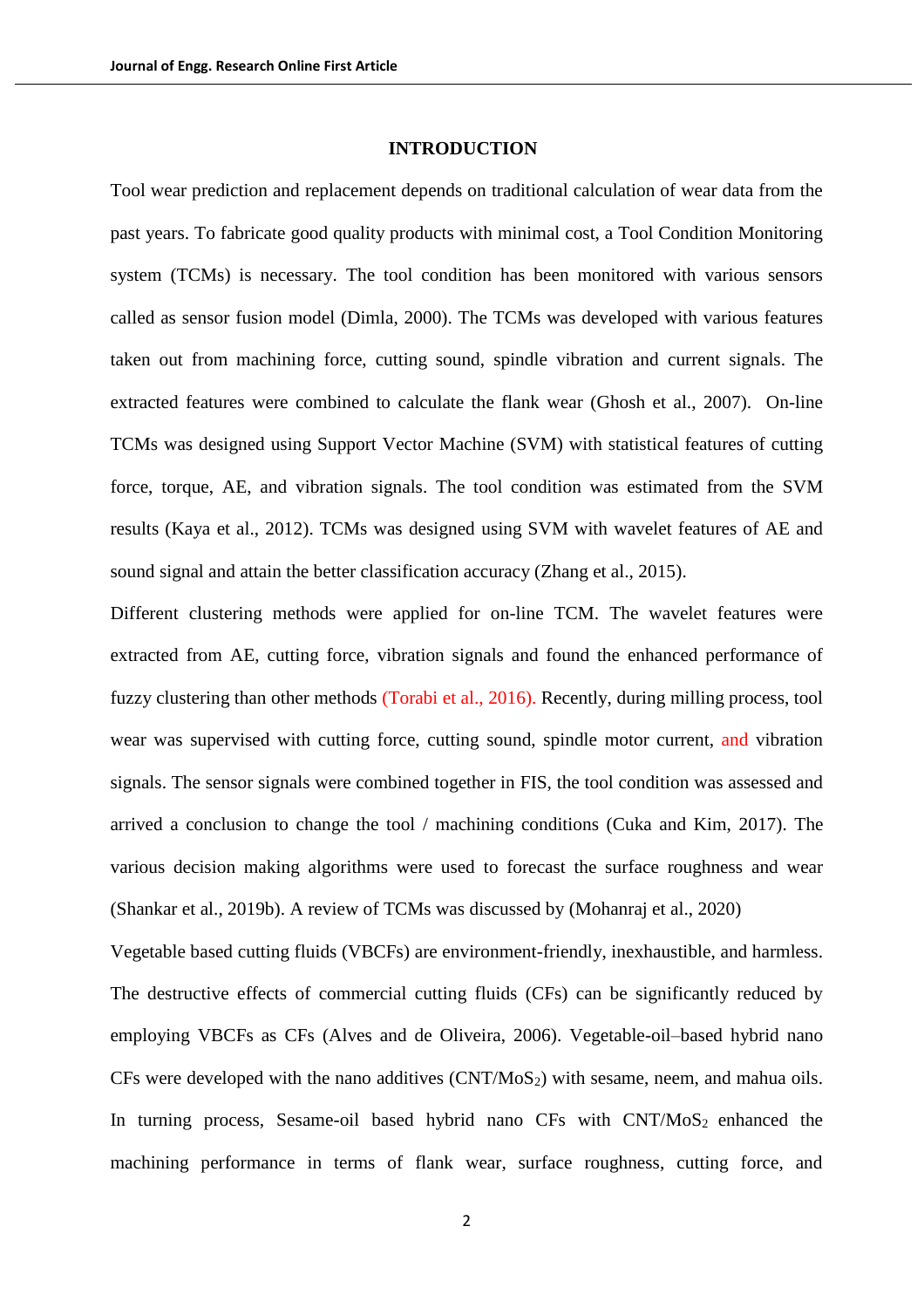temperature compared to dry and commercial CF (Pasam and Gugulothu, 2018).

During machining of TC4 alloy, nano [graphene-scattered](https://www.sciencedirect.com/science/article/pii/S0959652618335509) VBCF (LB 2000) considerably reduce the cutting force, cutting temperature, surface roughness, and surface micro-hardness (Li et al., 2019, Li et al., 2018). Various VBCFs were used for milling the Al 7075-T6 composite and observed that castor oil was performed better than other oils in terms of reduction in flak wear (Mohanraj et al., 2019).

TCMs was designed using various sensors and commercial cutting fluids. The development of TCMs for milling of Stainless Steel (SS) 304 with VBCFs was rarely found in the literature. The VBCFs appreciably decrease the wear and vibration during the milling process. The objective of this work is to develop the TCMs to monitor the tool condition with VBCFs as a CF for milling of SS 304 with cutting sound and vibration signals.

## **MATERIALS AND METHODS**

The keyway milling experiment was conducted on LMill-55 CNC vertical machining center (Make: LMW, Coimbatore). The SS 304 (50 *mm* x 50 *mm* x 100 *mm*) was considered as a workpiece, and milling experiments were performed with three-flute TiN coated cemented carbide insert (XDHT-090308 HX-PA 120) of  $\phi$  25 *mm* cutter. Figure 1 shows the milling setup used for this work.

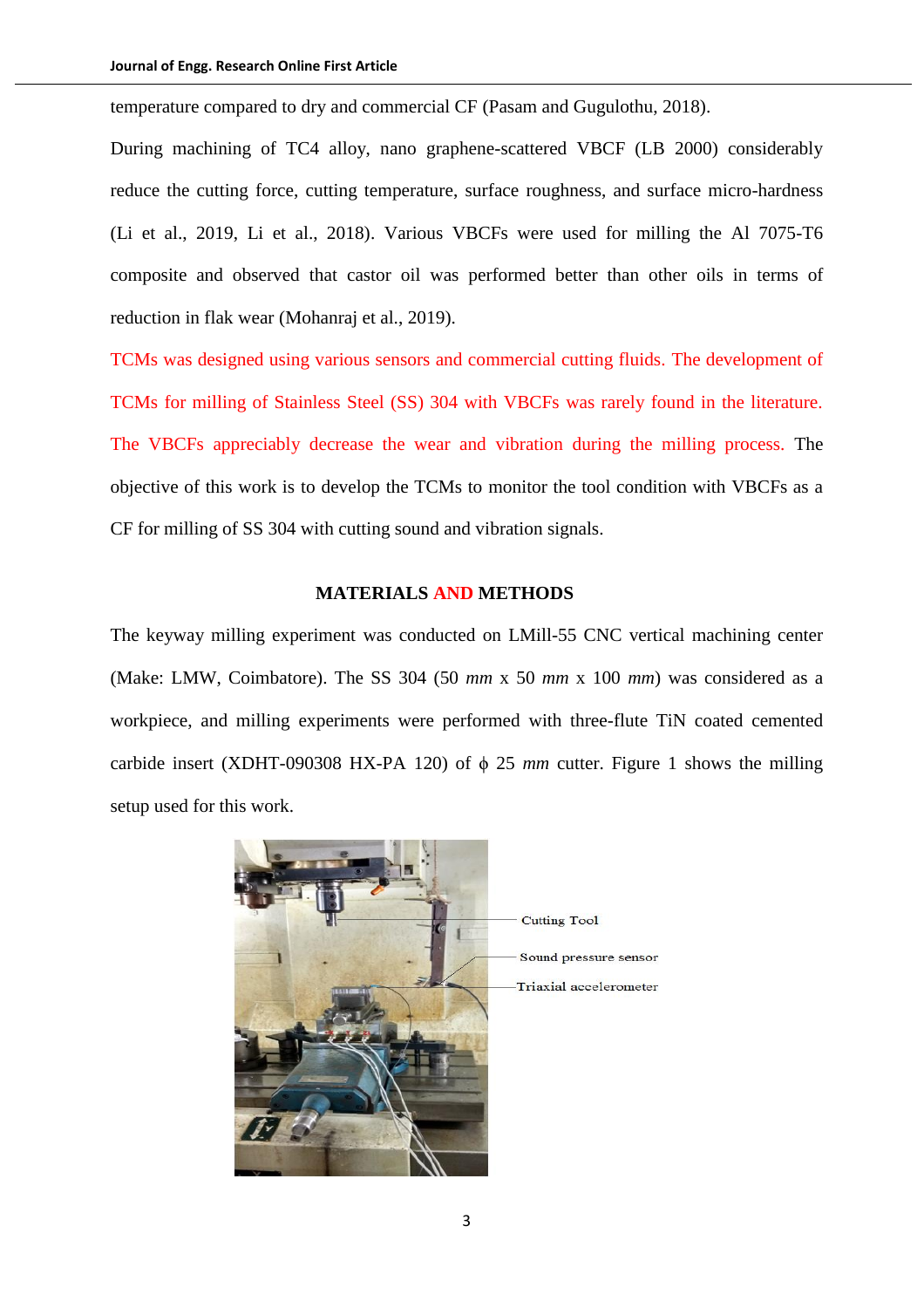# **Figure 1Experimental setup**

The control parameters namely spindle speed, feedrate and depth of cut with three levels were considered. The experimental design matrix was developed using response surface methodology (RSM)(Gur et al., 2020). The surface roughness and flank wear was assessed with surface roughness tester SJ-410 and Tool Makers' Microscope, respectively. The design matrix along with experimental results was presented in Table 1.

| Exp.           | <b>Spindle speed</b> | Feed (B)        | Depth(C) | <b>Surface</b>      | <b>Flank wear</b> |
|----------------|----------------------|-----------------|----------|---------------------|-------------------|
| No.            | $(A)$ (rpm)          | $(mm.rev^{-1})$ | (mm)     | roughness $(\mu m)$ | (mm)              |
|                | 750                  | 0.48            | 1.00     | 0.88                | 0.0298            |
| $\overline{2}$ | 1000                 | 0.48            | 0.75     | 0.682               | 0.0332            |
| $\overline{3}$ | 750                  | 1.18            | 0.75     | 0.844               | 0.0331            |
| $\overline{4}$ | 750                  | 0.48            | 0.75     | 0.789               | 0.0325            |
| 5              | 899                  | 0.90            | 0.90     | 0.911               | 0.0322            |
| 6              | 750                  | 0.48            | 0.75     | 0.689               | 0.0321            |
| 7              | 750                  | 0.48            | 0.75     | 0.753               | 0.0322            |
| 8              | 601                  | 0.90            | 0.90     | 1.102               | 0.0328            |
| 9              | 899                  | 0.06            | 0.60     | 0.75                | 0.0352            |
| 10             | 899                  | 0.06            | 0.90     | 0.3703              | 0.0326            |
| 11             | 500                  | 0.48            | 0.75     | 0.600               | 0.0324            |
| 12             | 601                  | 0.90            | 0.60     | 0.528               | 0.0351            |
| 13             | 750                  | 0.23            | 0.75     | 0.565               | 0.0334            |
| 14             | 750                  | 0.48            | 0.75     | 0.651               | 0.0310            |
| 15             | 750                  | 0.48            | 0.75     | 0.656               | 0.0333            |
| 16             | 750                  | 0.48            | 0.50     | 0.839               | 0.0338            |
| 17             | 601                  | 0.06            | 0.60     | 0.471               | 0.0351            |
| 18             | 750                  | 0.48            | 0.75     | 0.661               | 0.0312            |
| 19             | 601                  | 0.06            | 0.90     | 0.431               | 0.0271            |
| 20             | 899                  | 0.90            | 0.60     | 0.633               | 0.0277            |

#### **Table 1 Experimental design**

The instruments used for measuring the surface roughness and flank wear were given in Figure 2. First stage, the commercial cutting fluid was used, and the milling parameters were adjusted to reduce the surface roughness and flank wear. Later stage, milling process was performed with optimum condition and VBCFs such as neem, cotton seed, castor, palm, groundnut, and rapeseed. For each VBCF, the experiments were replicated for three time and results were obtained. The CF which enhances the surface quality and tool life was selected. Finally, the milling process was performed with selected VBCF and optimum condition to measure the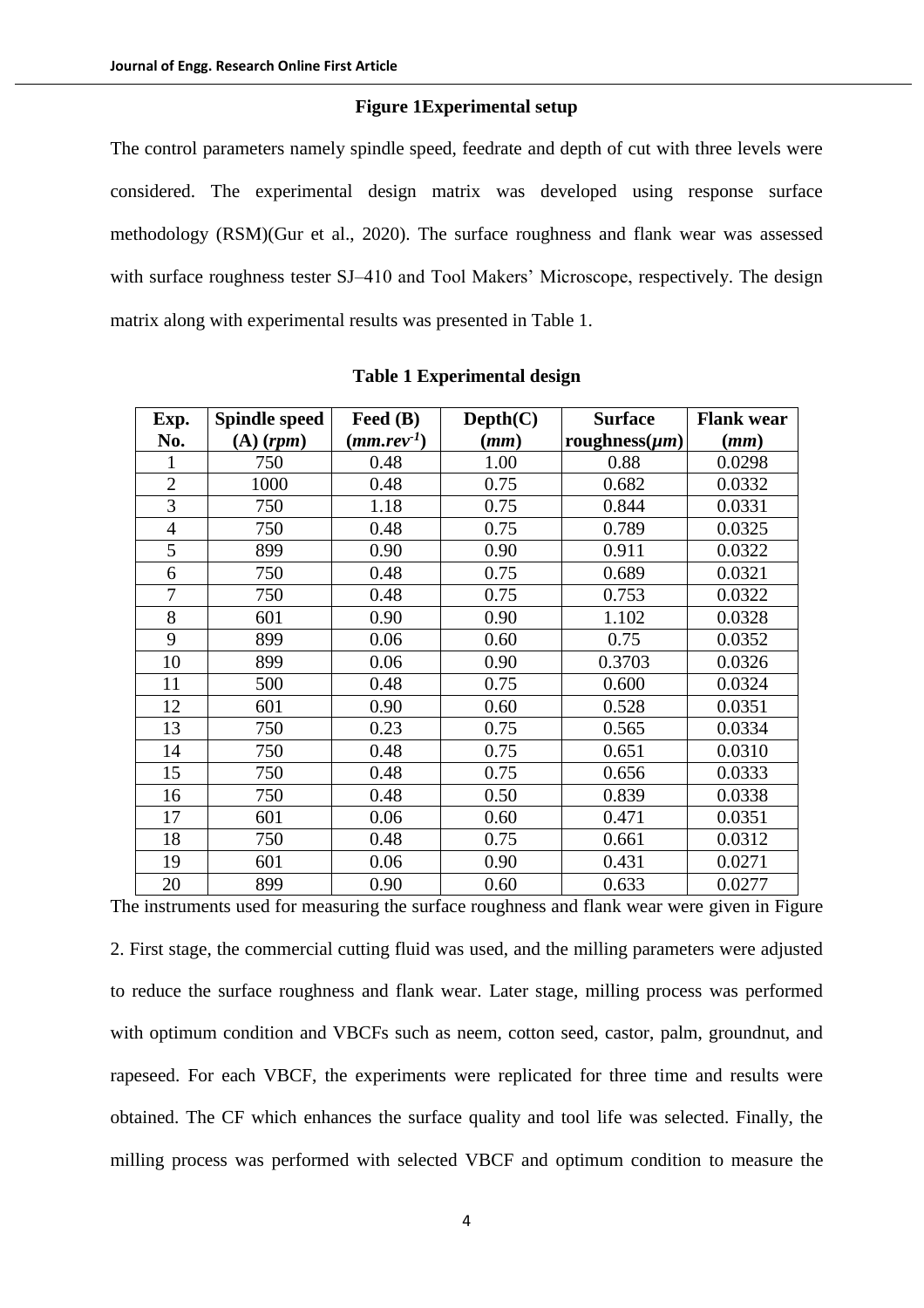vibration (*g*) and sound pressure (*Pa*) signals. The different tool conditions like fresh, working and dull were chosen.



Figure 2 a) Measurement of surface roughness b) Flank wear

Sound pressure (*Pa*) and workpiece vibration (*g*) signals were measured using a Microphone (Make: GRAS) and a Tri-axial accelerometer (Make: Dytran) in that order. The microphone was mounted at a distance of 30 *cm* from cutting zone to measure the sound pressure signal and safeguard the sensor from coolant. The signals were acquired using NI 9274 data acquisition card and the obtained signals were processed using LabVIEW software.

# **RESULTS AND DISCUSSION**

# *Analysis for surface roughness*

Analysis of variance (ANOVA) is used to identify the most significant process parameters (Gür, 2013). ANOVA for surface roughness was shown in Table 2. The main effect of feed (B) (Shankar et al., 2016, Subramaniam and Thangamuthu, 2017), two-level interaction of feed and depth (BC) were most considerable terms for surface roughness. Additionally, two-level interaction of spindle speed and depth (AC), second order term of feed  $(B^2)$  and depth  $(C^2)$ were found as substantial. Feedrate had the maximum percentage contribution of 38.2 % and it had physical significance. Previous work (Sahin and Motorcu, 2005, Vikrama et al., 2015, Khorasani and Yazdi, 2015, Zhang et al., 2016) reported that feed was deciding factor for surface quality. The spindle speed and depth had very less impact on surface roughness. The same effect of depth of cut was found in milling of  $AA7039/Al<sub>2</sub>O<sub>3</sub>$  composites (Karabulut,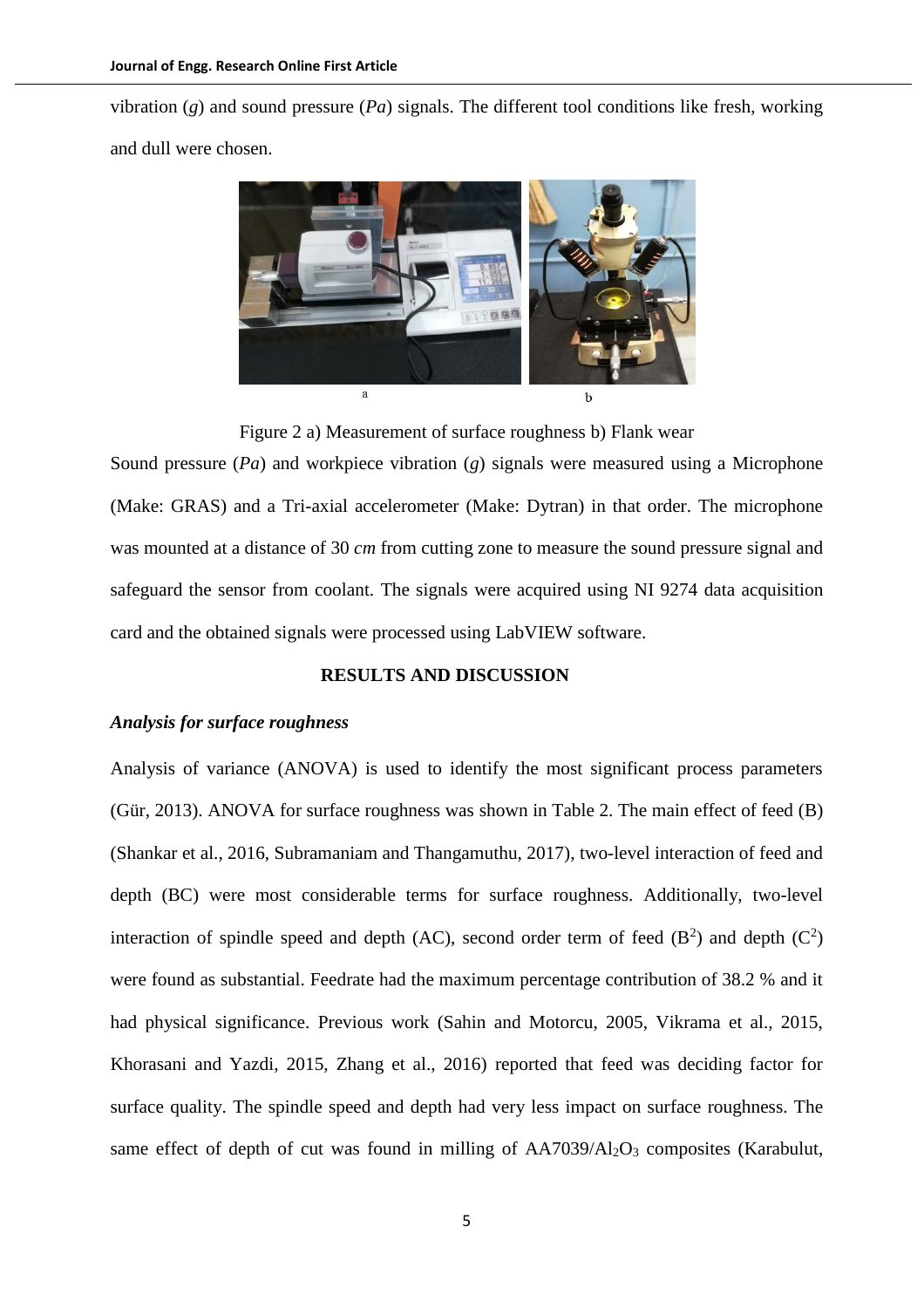| Table 2 Analysis for surface Foughness                                                                        |                   |    |                |         |                   |                |  |
|---------------------------------------------------------------------------------------------------------------|-------------------|----|----------------|---------|-------------------|----------------|--|
| Source                                                                                                        | Sum of<br>squares | df | Mean<br>Square | F Value | p-Value<br>Prob>F | % Contribution |  |
| Model                                                                                                         | 0.5623            | 9  | 0.0624         | 21.06   | < 0.0001          |                |  |
| $\mathbf{A}$                                                                                                  | 0.0053            |    | 0.0053         | 1.801   | 0.2092            | 0.90           |  |
| $\, {\bf B}$                                                                                                  | 0.2261            |    | 0.2261         | 76.232  | < 0.0001          | 38.21          |  |
| $\overline{C}$                                                                                                | 0.0183            |    | 0.0183         | 6.200   | 0.0320            | 3.11           |  |
| AB                                                                                                            | 0.0115            | 1  | 0.0115         | 3.90    | 0.0765            | 1.96           |  |
| AC                                                                                                            | 0.0505            |    | 0.0505         | 17.02   | 0.0021            | 8.53           |  |
| <b>BC</b>                                                                                                     | 0.2021            |    | 0.2021         | 68.128  | < 0.0001          | 34.15          |  |
| $A^2$                                                                                                         | 0.0109            | 1  | 0.0109         | 3.706   | 0.0831            | 1.86           |  |
| B <sup>2</sup>                                                                                                | 0.0264            |    | 0.0264         | 8.913   | 0.0137            | 4.47           |  |
| $\overline{C^2}$                                                                                              | 0.0356            |    | 0.0356         | 12.002  | 0.0061            | 6.02           |  |
| Residual                                                                                                      | 0.0296            | 10 | 0.0029         |         |                   |                |  |
| Lack of Fit                                                                                                   | 0.0129            | 5  | 0.0025         | 0.776   | 0.6063            |                |  |
| Pure Error                                                                                                    | 0.0167            | 5  | 0.0033         |         |                   |                |  |
| Cor. Total                                                                                                    | 0.5920            | 19 |                |         |                   |                |  |
| $R^2$ = 0.9499; Adjusted R <sup>2</sup> = 0.9048; predicted R <sup>2</sup> = 0.7554: Adequate Precision=19.38 |                   |    |                |         |                   |                |  |

2015).

**Table 2 Analysis for surface roughness**

# *Analysis for wear*

ANOVA result for wear (Vb) is presented in Table 3. Depth (C), effect of speed and feed (AB) and effect of feed and depth (BC) and effect of speed and depth (AC) were found as considerable cutting parameter for Vb. Flank wear dependent on interaction effect of spindle speed and feed (AB). Here the combined effect of spindle speed and feed had the highest percentage of 25.20 complied by the combined effect of BC had 22.69 %. The influence of spindle speed and depth (AC) had 20.53 % contribution. The depth (C) had significant contribution of 21.44 %. The result of spindle speed and feed alone does not have any statistical significance on flank wear (Kaya et al., 2012). From the literature, most significant parameters for flank wear was A, B,  $A^2$  and B<sup>2</sup> (Arokiadass et al., 2012).

| Source | Sum of squares        | df | Mean<br>Square        | <b>F</b> Value | p-Value<br>Prob>F | % Contribution |
|--------|-----------------------|----|-----------------------|----------------|-------------------|----------------|
| Model  | $8.26x10^{-5}$        | l6 | $1.38x10^{-5}$        | 21.234         | < 0.0001          | $-$            |
| A      | $6.10 \times 10^{-7}$ |    | $6.1x10^{-7}$         | 0.9404         | 0.3499            | 0.67           |
|        | $1.87 \times 10^{-7}$ |    | $1.87 \times 10^{-7}$ | 0.2889         | 0.6000            | 0.21           |
|        | $1.95x10^{-5}$        |    | $1.95x10^{-5}$        | 30.1077        | 0.0001            | 21.44          |
| AB     | $2.29x10^{-5}$        |    | $2.29x10^{-5}$        | 35.3905        | < 0.0001          | 25.20          |

**Table 3 Analysis for flank wear**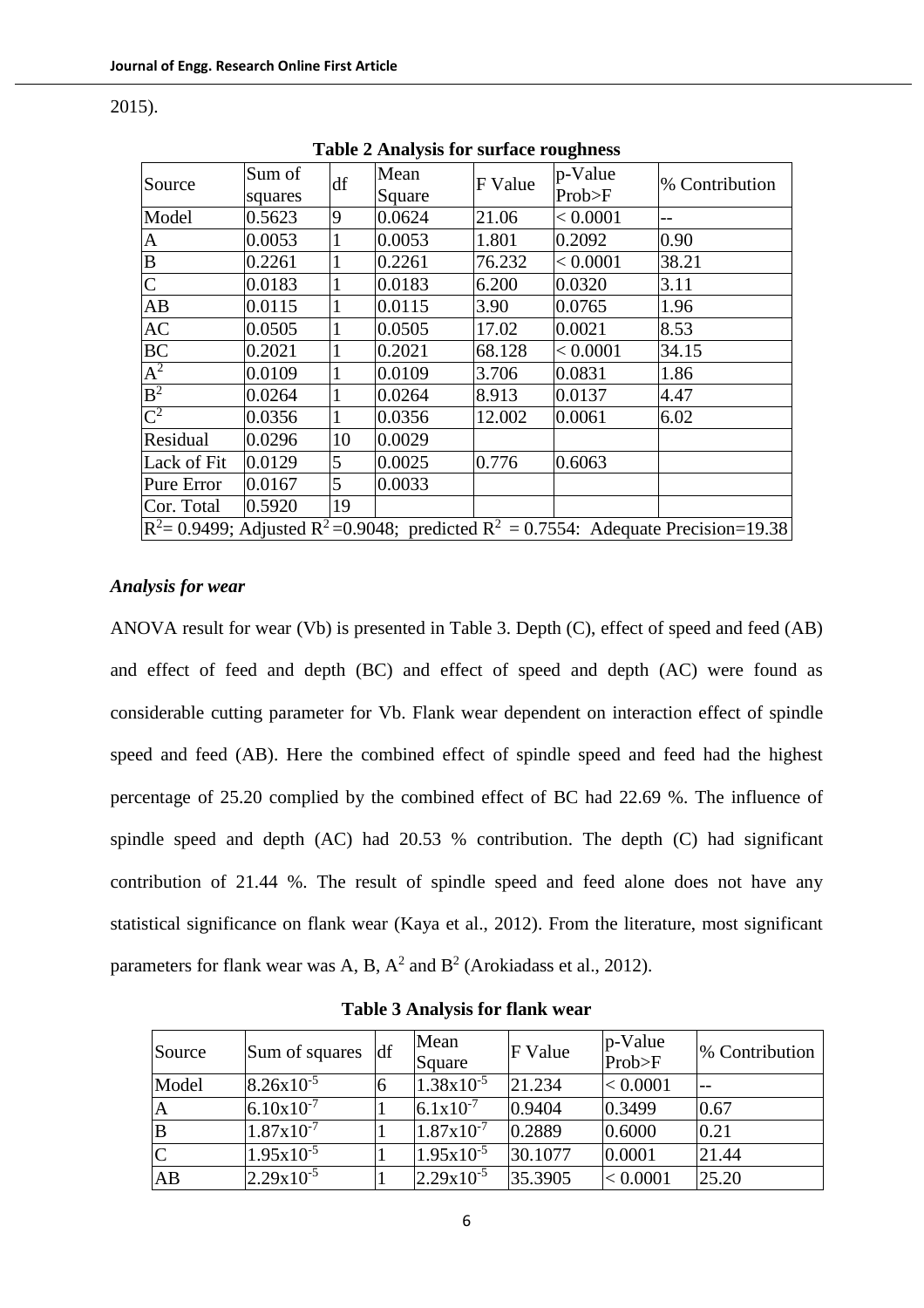| <b>AC</b>                                                                                                              | $1.87 \times 10^{-5}$ |    | $1.87 \times 10^{-5}$ | 28.8203 | 0.0001   | 20.53 |
|------------------------------------------------------------------------------------------------------------------------|-----------------------|----|-----------------------|---------|----------|-------|
| <b>BC</b>                                                                                                              | $2.07x10^{-5}$        |    | $2.06x10^{-5}$        | 31.8573 | < 0.0001 | 22.69 |
| Residual                                                                                                               | $8.43 \times 10^{-6}$ | 13 | $6.48 \times 10^{-7}$ |         |          |       |
| Lack of Fit $4.84x10^{-6}$                                                                                             |                       | 8  | $6.05 \times 10^{-7}$ | 0.8425  | 0.6060   |       |
| Pure Error $ 3.59x10^{-6} $                                                                                            |                       |    | $7.18 \times 10^{-7}$ |         |          |       |
| Cor. Total $ 9.10x10^{-5} $                                                                                            |                       | 19 |                       |         |          |       |
| $\mathbb{R}^2$ = 0.9015; Adjusted R <sup>2</sup> = 0.8560; predicted R <sup>2</sup> = 0.7877; Adequate precision=17.89 |                       |    |                       |         |          |       |

## *Optimization of milling parameters*

The optimal milling parameters for machining AISI SS 304 within the chosen range of milling parameters was found which minimizes the surface roughness (Ra), and flank wear (Vb) during milling process. The RSM desirability function was utilized to optimize the process parameters. The numerical optimization was utilized to find the points which maximize the desirability function. From RSM optimization, speed of 601 *rpm*, feedrate of 0.06 *mm. rev-1* and depth of 0.88 *mm* were identified as optimal process parameter for machining of AISI stainless steel 304. The verification trial was performed with obtained optimum condition and experimental values were compared with predicted values. The result was given in Table 4.

**Table 4 Confirmation test results**

|                                                               | Surface roughness $(\mu m)$ |       | Flank wear $(mm)$ |        |      |  |
|---------------------------------------------------------------|-----------------------------|-------|-------------------|--------|------|--|
| Experiment Prediction  % Error Experiment Prediction  % Error |                             |       |                   |        |      |  |
| 0.4325                                                        | 0.4206                      | 12.75 | 0.0281            | 0.0271 | 3.55 |  |

After finding the optimum condition, the VBCFs were used a CF and milling process was conducted thrice. The flank wear was recorded, and average value was used to select the CF. Table 5 presents the flank wear details for different VBCFs. High viscosity of VBCFs ensured more stable lubrication across the process temperature range and reduce the cutting zone temperature and form a thin layer. This behaviour of VBCFs reduces friction between workpiece and tool which leads to possible reduction of heat produced at tool – workpiece interface. The strong intermolecular interactions providing a more stable viscosity and also flexible to changes in temperature (Gerpen et al., 2004). Moreover, the viscosity of castor oil is more than other VBCFs. This reduced the friction among tool & work piece, and easily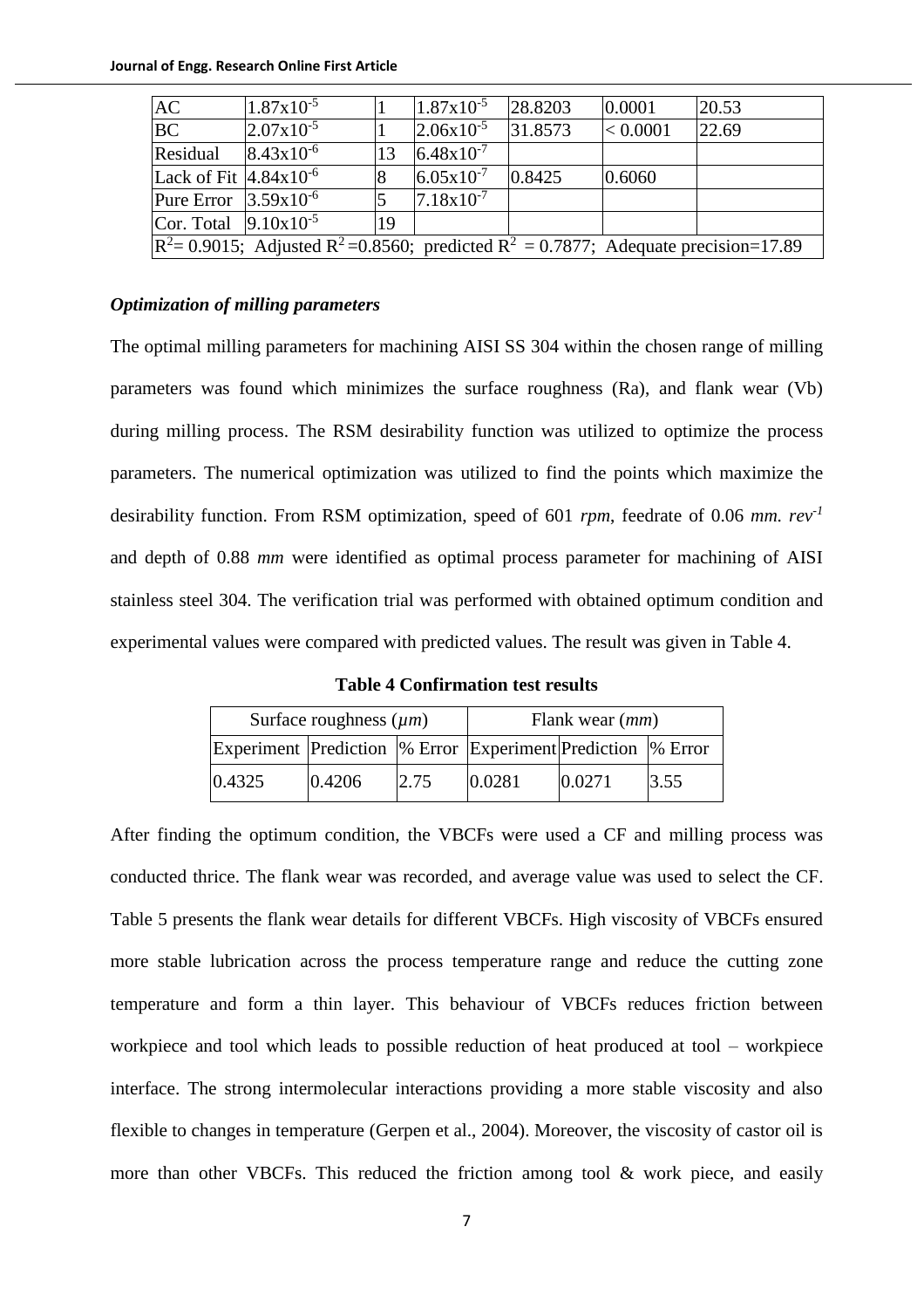removed the heat generated at tool – workpiece interface. During machining process, castor oil exhibits least wear and roughness compared to other VBCFs. So, castor oil exhibits better performance than other VBCFs and selected as a CF for design of TCMs.

# **DESIGN OF TCMS FOR AISI STAINLESS STEEL 304**

# *Effect of flank wear on sound signal*

The acquired sound pressure signal during machining with different cutting tool is shown in Figure 3. The maximum value of sound produced for worn tool was 6 *Pa*. The stainless steel 304 was one of the difficult to cut material and presence of harder particles may be the reason for the higher amplitude of sound pressure. Figure 3 shows that raise in flank wear leads to rise in sound pressure. Once the tool lost its effective cutting edge, tool – work part contact area was increased and not capable to manufacture the superiority products. The similar tendency was noticed in literatures (Kopač and Šali, 2001, Ghosh et al., 2007, Raja et al., 2013).



**Figure 3 Sound pressure values for different tools**

The sound value for various tool condition clearly illustrated that sound for dull tool was higher than other two tools. While the cutting tool turns faulty, it augments the contact region and nose radius. At that moment, extra area was in contact with milling surface. That leads to elevate the sound level. The variation in milling parameter and incidence of any fault (breakage, built up edge) should alter the level of sound pressure (Tekıner and Yeşılyurt, 2004). Initial cutting sound was little high owing to initial interaction of cutting tool  $\&$ workpiece. In dull tool, contact area was increased due to increase in flank wear and it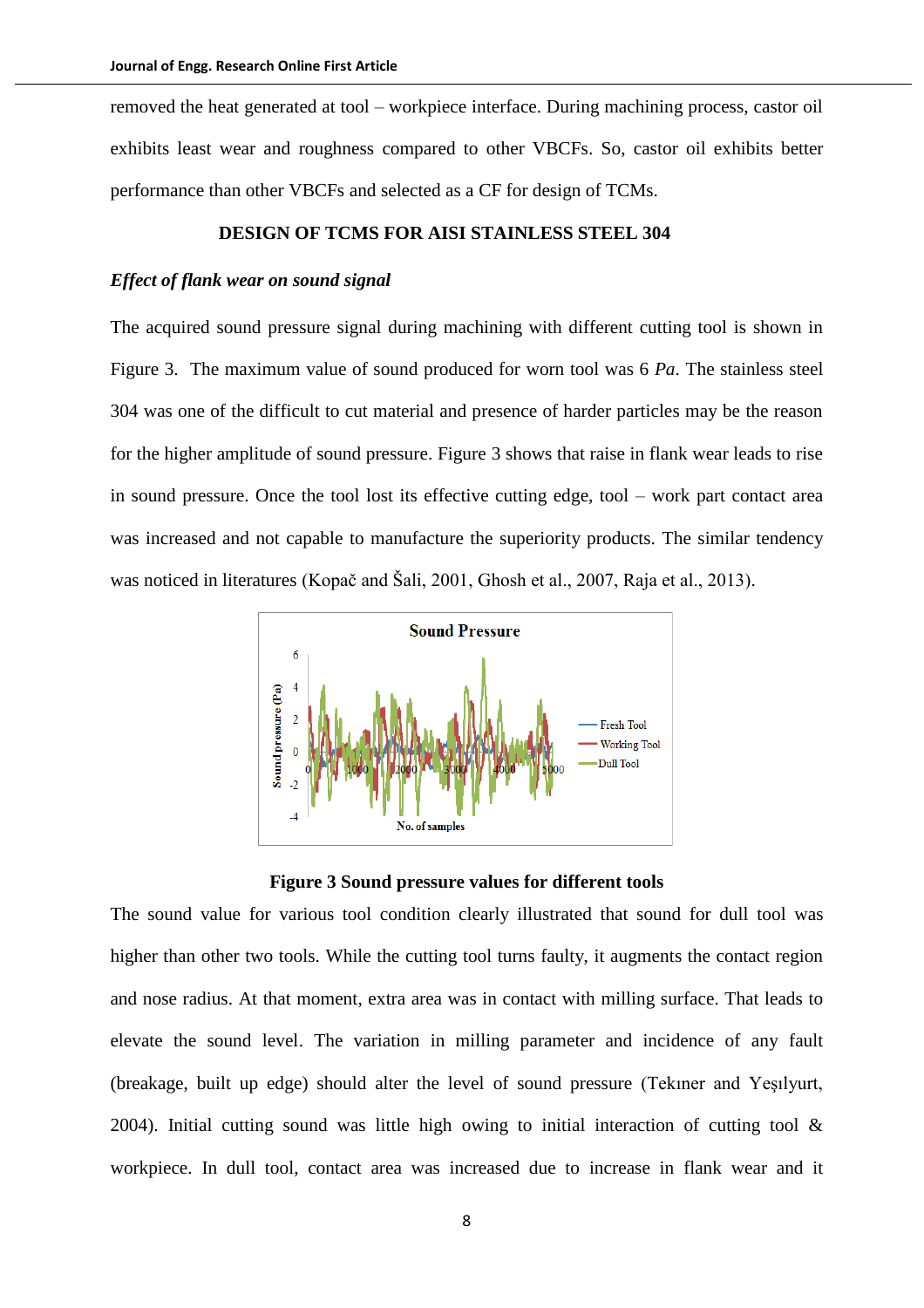produced the maximum sound pressure (Shankar et al., 2019a).

## *Effect of flank wear on vibration signals*

The resultant vibration for different tools was presented in Figure 4. To analyse the consequence of all three-axis vibration, resultant vibration was considered. The vibration in Y axis had a significant effect since it was the feed direction of the machine. The new tool had a least resultant vibration in the range of  $0 - 3$  g. During early phase of machining, tool is sharp and there is only interaction between the nose radius and work part. So, vibration was very lesser than other tools (Mohanraj and Shanmugam, 2021).



**Figure 4 Resultant vibration signatures for different tools**

When tool crosses the primary wear stage, tool wear land increased very minimally and maintains uniform contact between tool & work part. So, the identical vibration was continued. The dull tool lost its effective cutting edge, and which enlarged the tool – workpiece contact area, and friction, results in elevation of vibration. During machining of Inconel 625 (Shankar et al., 2019a, Krishnakumar et al., 2015), the similar trend was noticed. From the above Figures, it was evident that raise in flank wear leads to rise in vibration. The same trend was found in literatures (Chelladurai et al., 2008, Orhan et al., 2007, Dimla and Lister, 2000, Pai and D'Mello, 2015, Mohanraj et al., 2021a). The optical image for the fresh and dull tool was shown in Figure 5.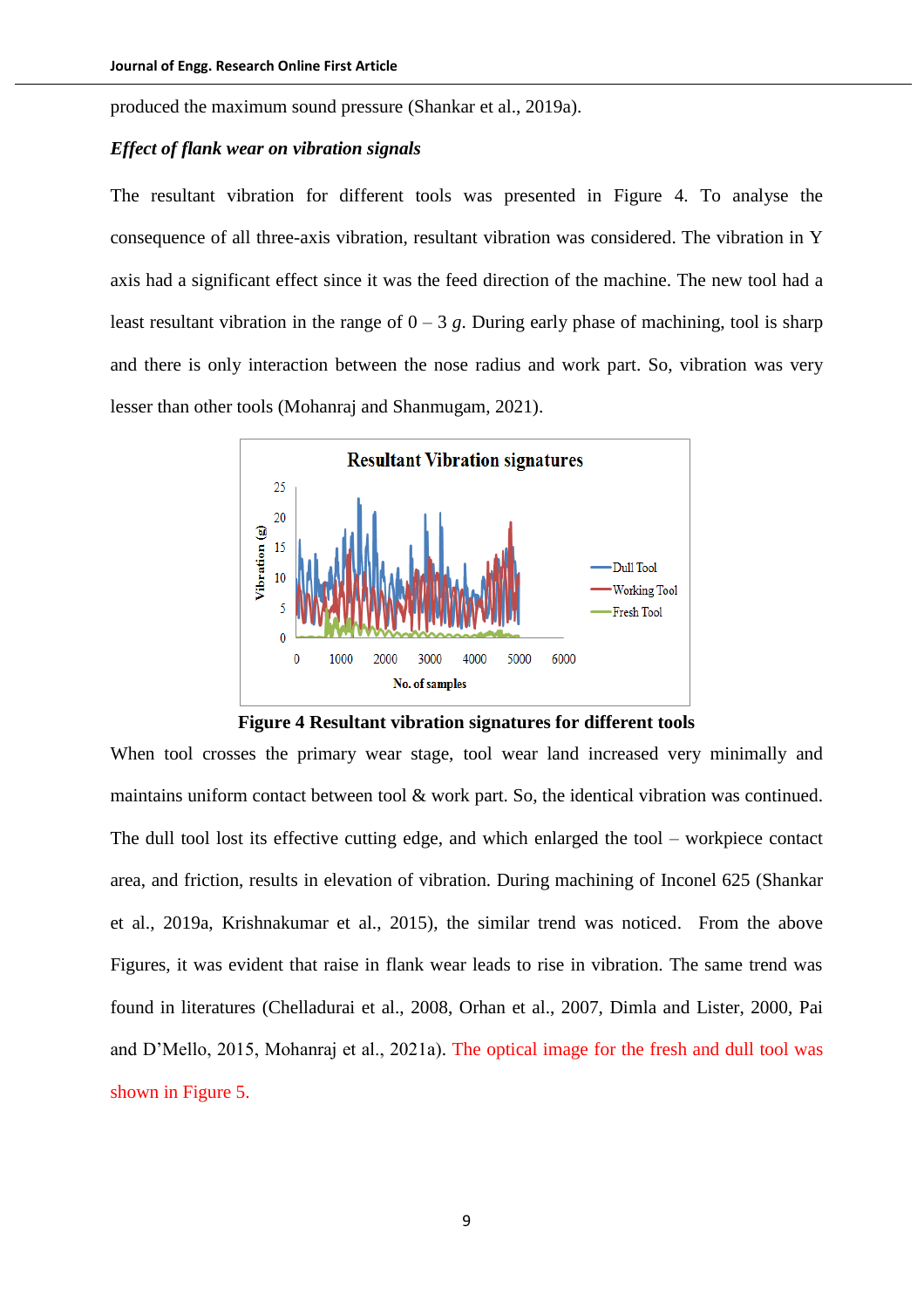

**Figure 5 Optical image of the cutting tool (a) New tool (b) Dull tool** *Design and Development of TCMs using ANN*

The widely used Backpropagation Neural Network (BPNN) was employed for estimating the tool condition in milling process. The advantages of using BPNN algorithm is the ability to model, estimate mathematically and match the non-linear model (Taskin et al., 2008). The statistical parameters like RMS, kurtosis, skewness, and mean of sound pressure, and resultant vibration were used as inputs for NN predictor. The flank wear was considered as the output data and it was given as target. The TRAINLM (Levenberg-Marquardt backpropagation) function was selected as NN training function. Learning and performance functions of LEARNGDM (Gradient descent momentum weight / bias learning function) and Mean Squared Error (MSE) was considered respectively. TANSIG (Hyperbolic tangent sigmoid) transfer function was employed to estimate the output from its network input.

The number of hidden nodes was started with 10 and gradually increased up to 30 to obtain the optimal performance. The number of iterations was set as 1000. The training process started with the above said initial conditions. The best performance was obtained at  $5<sup>th</sup>$  iteration with the best validation performance of 0.0656 *mm* MSE. Figure 6 shows performance graph of the developed NN estimator. The 75 % of data (1050 samples) were utilized for training purpose and 25 % (450 samples) were used for testing and validation purpose (Mohanraj et al., 2021b). The lower value of MSE provides the better performance.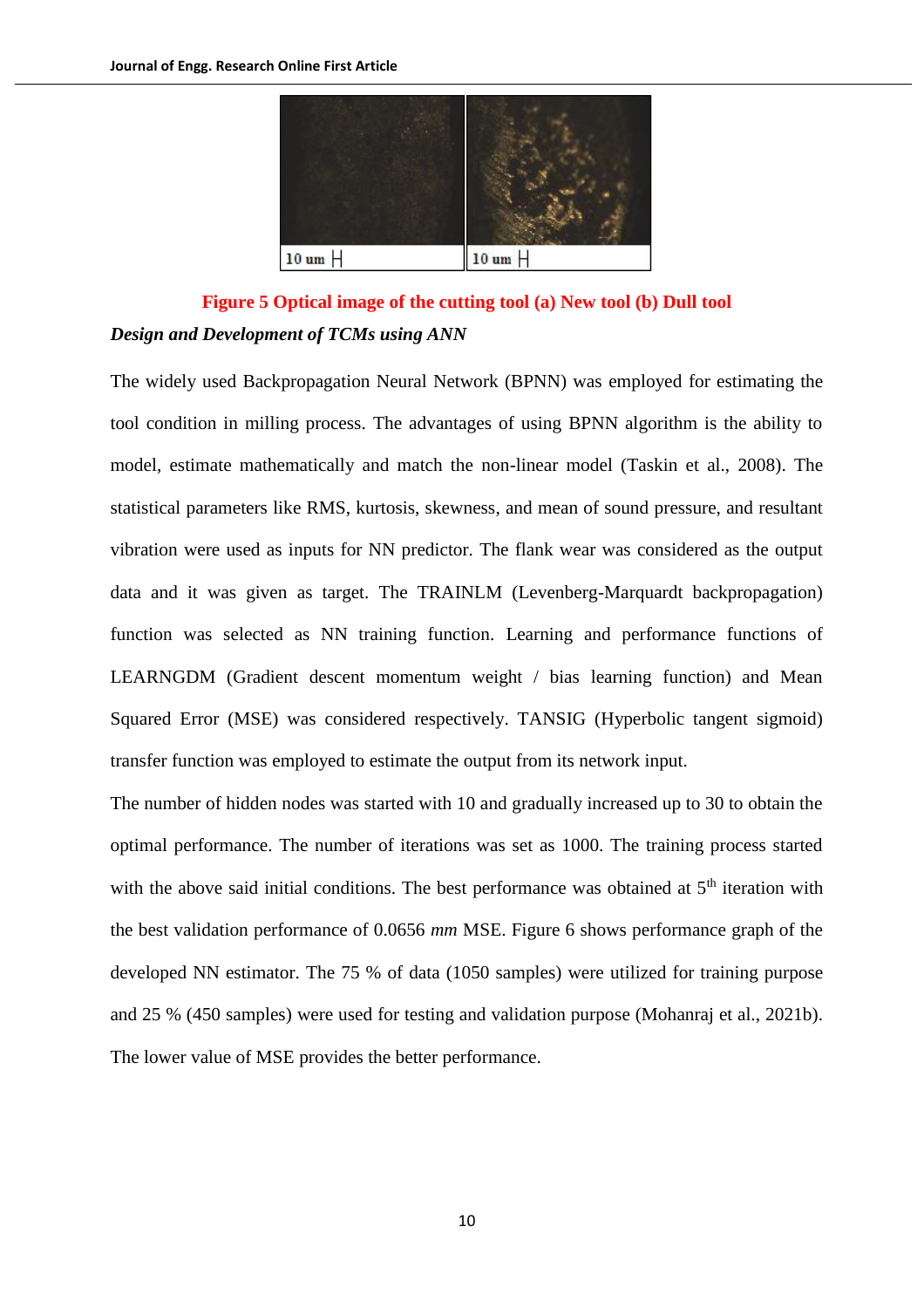

**Figure 7 Regression plot**

When MSE closer to zero, indicates the designed estimator has no errors. Here the designed NN estimator had MSE of 0.0585 *mm* during training phase. During testing phase, the NN had MSE of 0.06788 *mm*. This performance level is satisfied for TCMs application. Further, the prediction accuracy can be enhanced by applying machine learning algorithms (Krishnakumar et al., 2018a, Krishnakumar et al., 2018c, Krishnakumar et al., 2018b).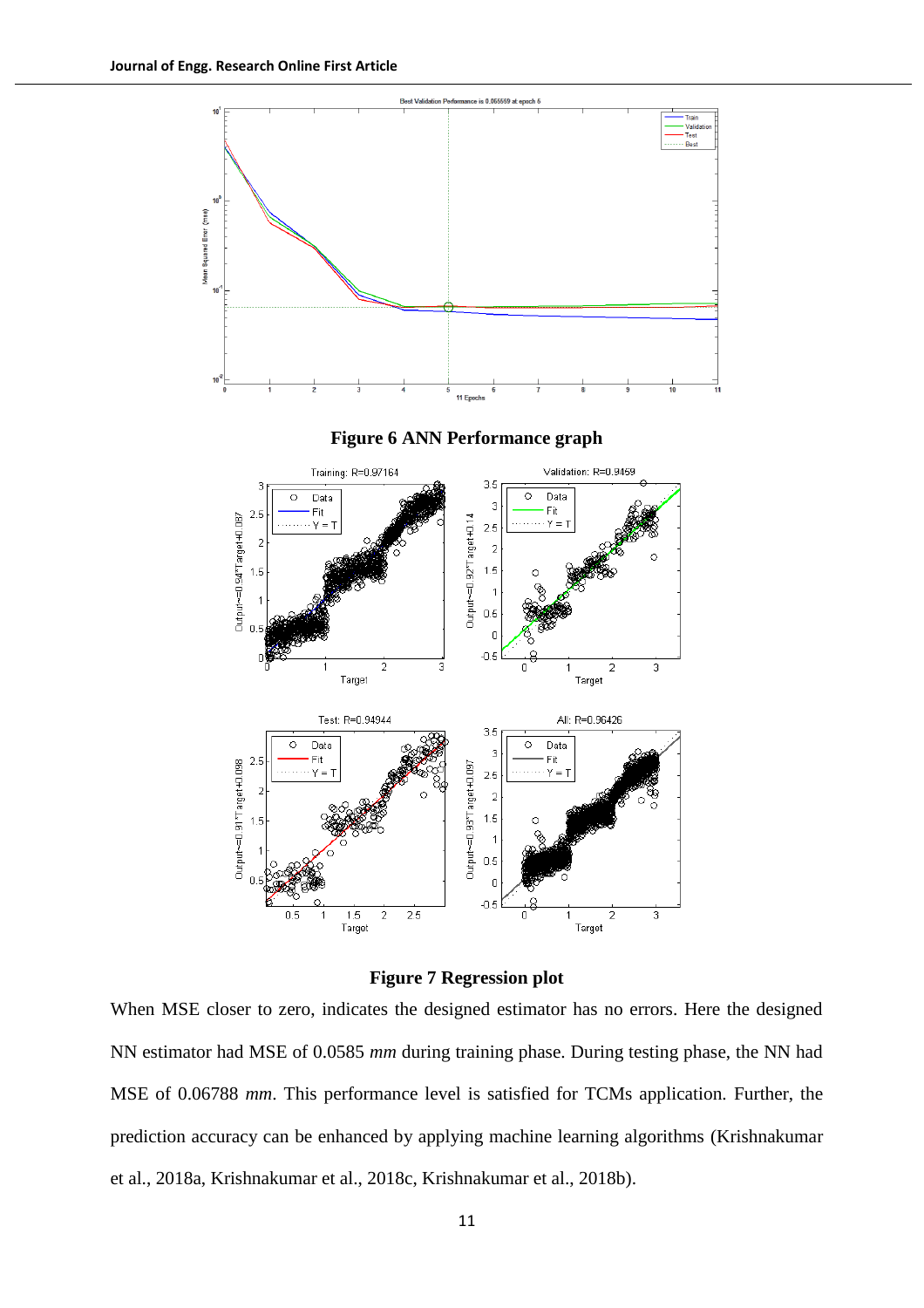The regression coefficient for the designed NN estimator was presented in Figure 7. For training phase, testing phase, and validation the regression coefficient was 0.9716, 0.9494, and 0.9459 respectively. The overall regression coefficient was 0.9642. The VBCFs have good friction reduction abilities and the friction was reduced during tool-workpiece contact which produced better surface finish. The VBCFs have a capability of creating thin layer which enhances the boundary lubrication, as a result reduce the friction at tool - workpiece contact zone which decreases the flank wear. Surface roughness was enhanced slightly, due to the temperature reduction in machining zone (Mohanraj et al., 2019).

The enhancement of friction owing to rise in contact zone generates elevated vibration signals, results in raise in amplitude of vibration signals. Beyond the certain level of flank wear, considerable increase in contact area was observed, for the reason of plastic deformation and speeding up of tool wear. The amplitude change of dull tool may be due to the deformation behavior of material in shear zone. When the flank wear increased, it increases the contact area between tool & work material. Also, it increases tool nose radius and the tool becomes dull to remove the material from the workpiece.

#### **CONCLUSION**

The keyway milling experiments were carry out on AISI SS 304, using cemented carbide insert (WIDIA XDHT-090308HX-PA120) for tool wear estimation and the process were monitored using sound pressure, and vibration signals. An effort was geared up to design a simple low cost TCMs, using sensor fusion technique. The results arrived from the experiment was presented below.

- Feed was the most significant factor for surface quality.
- Surface roughness augmented with raise in feed. Larger feed values augment the temperature and reduce the bonding strength in the work material which affects the surface quality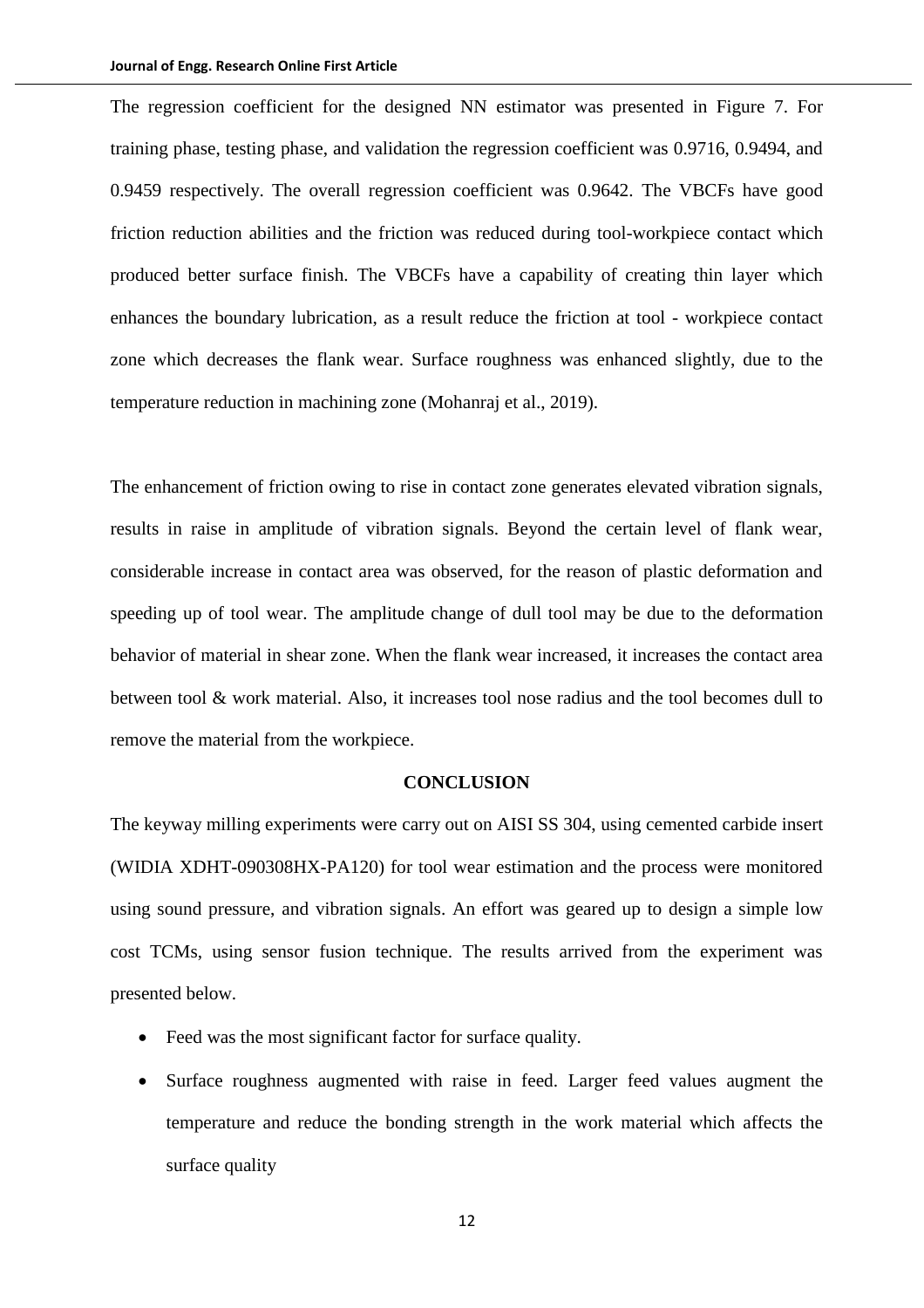- The temperature at tool workpiece contact was increased, while speed and depth were increased which decreases the tool life
- The speed of 601 *rpm*, feed of 0.06 *mm.rev-1* and depth of 0.88 *mm* was obtained as optimal process parameter
- Castor oil exhibits the minimum flank wear. Due to high viscosity, cutting fluid greatly reduces the cutting zone temperature and hence reduced the flank wear
- The output of NN was accessed to monitor the tool wear. When NN result reaches the value of 3, cutting tool has to be substituted for further operations

## **REFERENCES:**

- Alves, S. M. & de Oliveira, J. F. G. 2006. Development of new cutting fluid for grinding process adjusting mechanical performance and environmental impact. Journal of materials processing technology*,* 179: 185-189.
- Arokiadass, R., Palaniradja, K. & Alagumoorthi, N. 2012. Prediction and optimization of end milling process parameters of cast aluminium based MMC. Transactions of Nonferrous Metals Society of China*,* 22: 1568-1574.
- Chelladurai, H., Jain, V. & Vyas, N. 2008. Development of a cutting tool condition monitoring system for high speed turning operation by vibration and strain analysis. The International Journal of Advanced Manufacturing Technology*,* 37: 471-485.
- Cuka, B. & Kim, D.-W. 2017. Fuzzy logic based tool condition monitoring for end-milling. Robotics and Computer-Integrated Manufacturing*,* 47: 22-36.
- Dimla, D. & Lister, P. 2000. On-line metal cutting tool condition monitoring.: I: force and vibration analyses. International Journal of Machine Tools and Manufacture*,* 40: 739- 768.
- Dimla, D. E. 2000. Sensor signals for tool-wear monitoring in metal cutting operations—a review of methods. International Journal of Machine Tools and Manufacture*,* 40: 1073- 1098.
- Gerpen, J., Shanks, B., Pruszko, R., Clements, D. & Knothe, G. 2004. Biodiesel Production Technology, August 2002-January 2004 Subcontractor Report. National Renewable Energy Laboratory, Colarado: 22-27.
- Ghosh, N., Ravi, Y., Patra, A., Mukhopadhyay, S., Paul, S., Mohanty, A. & Chattopadhyay, A. 2007. Estimation of tool wear during CNC milling using neural network-based sensor fusion. Mechanical Systems and Signal Processing*,* 21: 466-479.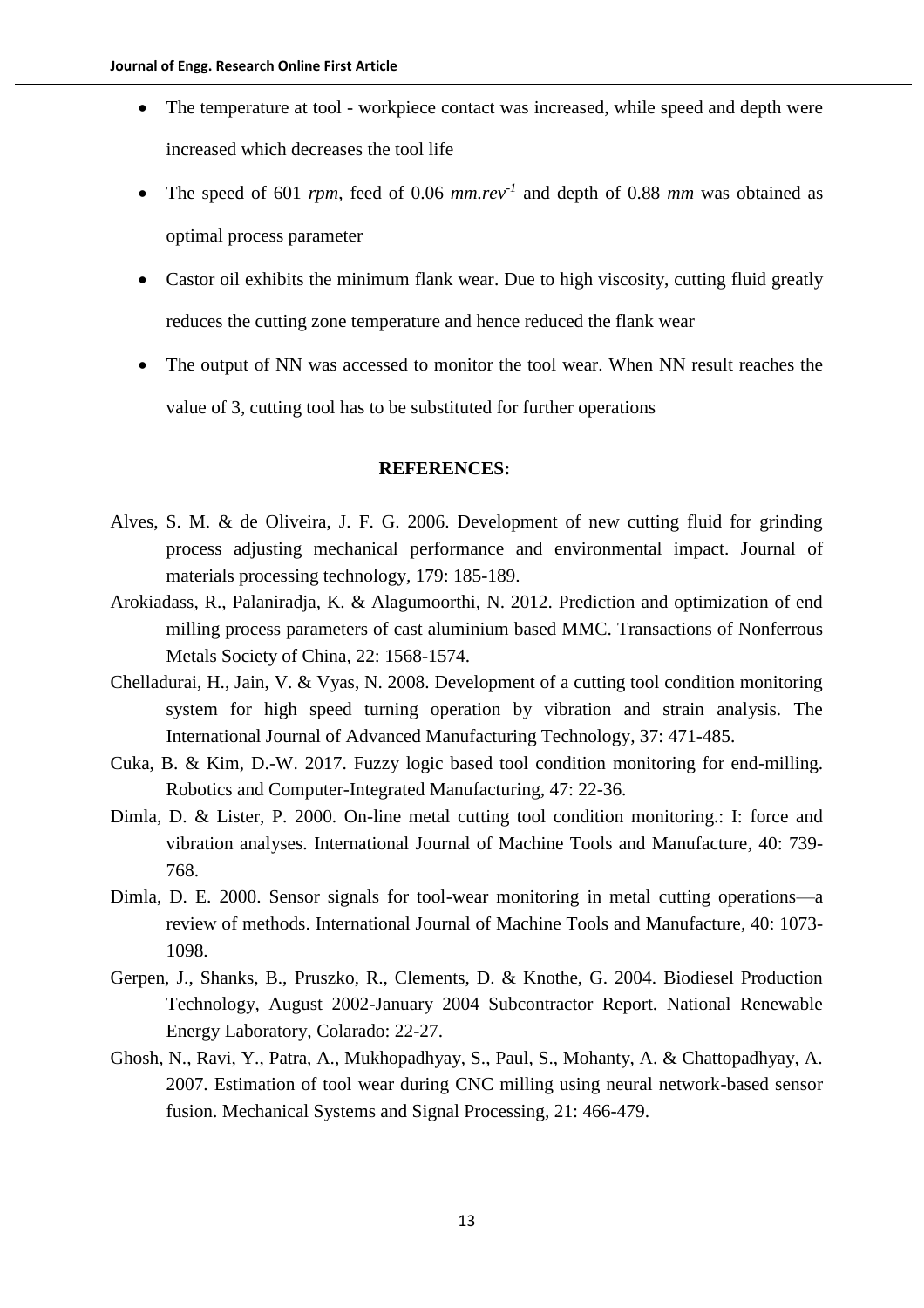- Gür, A. K. 2013. Investigating Wear Behavior By Using Taguchi Method FeCrCB4C Powder Alloys Coating By Plasma Transferred Arc Weld Surfacing. MP-Materials Testing-Materials and Components Technology and Application*,* 55: 462-467.
- Gur, A. K., Ozay, C. n. & Icen, B. 2020. Evaluation of B4c/Ti coating layer, investigation of abrasive wear behaviors using Taguchi technique and response surface methodology. Surface Review and Letters*,* 27: 1950225.
- Karabulut, Ş. 2015. Optimization of surface roughness and cutting force during AA7039/Al 2 O 3 metal matrix composites milling using neural networks and Taguchi method. Measurement*,* 66: 139-149.
- Kaya, B., Oysu, C., Ertunc, H. M. & Ocak, H. 2012. A support vector machine-based online tool condition monitoring for milling using sensor fusion and a genetic algorithm. Proceedings of the Institution of Mechanical Engineers, Part B: Journal of Engineering Manufacture*,* 226: 1808-1818.
- Khorasani, A. & Yazdi, M. R. S. 2015. Development of a dynamic surface roughness monitoring system based on artificial neural networks (ANN) in milling operation. The International Journal of Advanced Manufacturing Technology: 1-11.
- Kopač, J. & Šali, S. 2001. Tool wear monitoring during the turning process. Journal of Materials Processing Technology*,* 113: 312-316.
- Krishnakumar, P., Rameshkumar, K. & Ramachandran, K. 2015. Tool wear condition prediction using vibration signals in high speed machining (HSM) of titanium (Ti-6Al-4 V) alloy. Procedia Computer Science*,* 50: 270-275.
- Krishnakumar, P., Rameshkumar, K. & Ramachandran, K. 2018a. Acoustic emission-based tool condition classification in a precision high-speed machining of titanium alloy: a machine learning approach. International Journal of Computational Intelligence and Applications*,* 17: 1850017.
- Krishnakumar, P., Rameshkumar, K. & Ramachandran, K. 2018b. Feature level fusion of vibration and acoustic emission signals in tool condition monitoring using machine learning classifiers. International Journal of Prognostics and Health Management*,* 9.
- Krishnakumar, P., Rameshkumar, K. & Ramachandran, K. 2018c. Machine learning based tool condition classification using acoustic emission and vibration data in high speed milling process using wavelet features. Intelligent Decision Technologies*,* 12: 265-282.
- Li, M., Yu, T., Yang, L., Li, H., Zhang, R. & Wang, W. 2019. Parameter optimization during minimum quantity lubrication milling of TC4 alloy with graphene-dispersed vegetableoil-based cutting fluid. Journal of cleaner production*,* 209: 1508-1522.
- Li, M., Yu, T., Zhang, R., Yang, L., Li, H. & Wang, W. 2018. MQL milling of TC4 alloy by dispersing graphene into vegetable oil-based cutting fluid. The International Journal of Advanced Manufacturing Technology*,* 99: 1735-1753.
- Mohanraj, T., Ragav, P., Gokul, E., Senthil, P. & Anandh, K. R. 2021a. Experimental investigation of coconut oil with nanoboric acid during milling of Inconel 625 using Taguchi-Grey relational analysis. Surface Review and Letters (SRL)*,* 28: 1-11.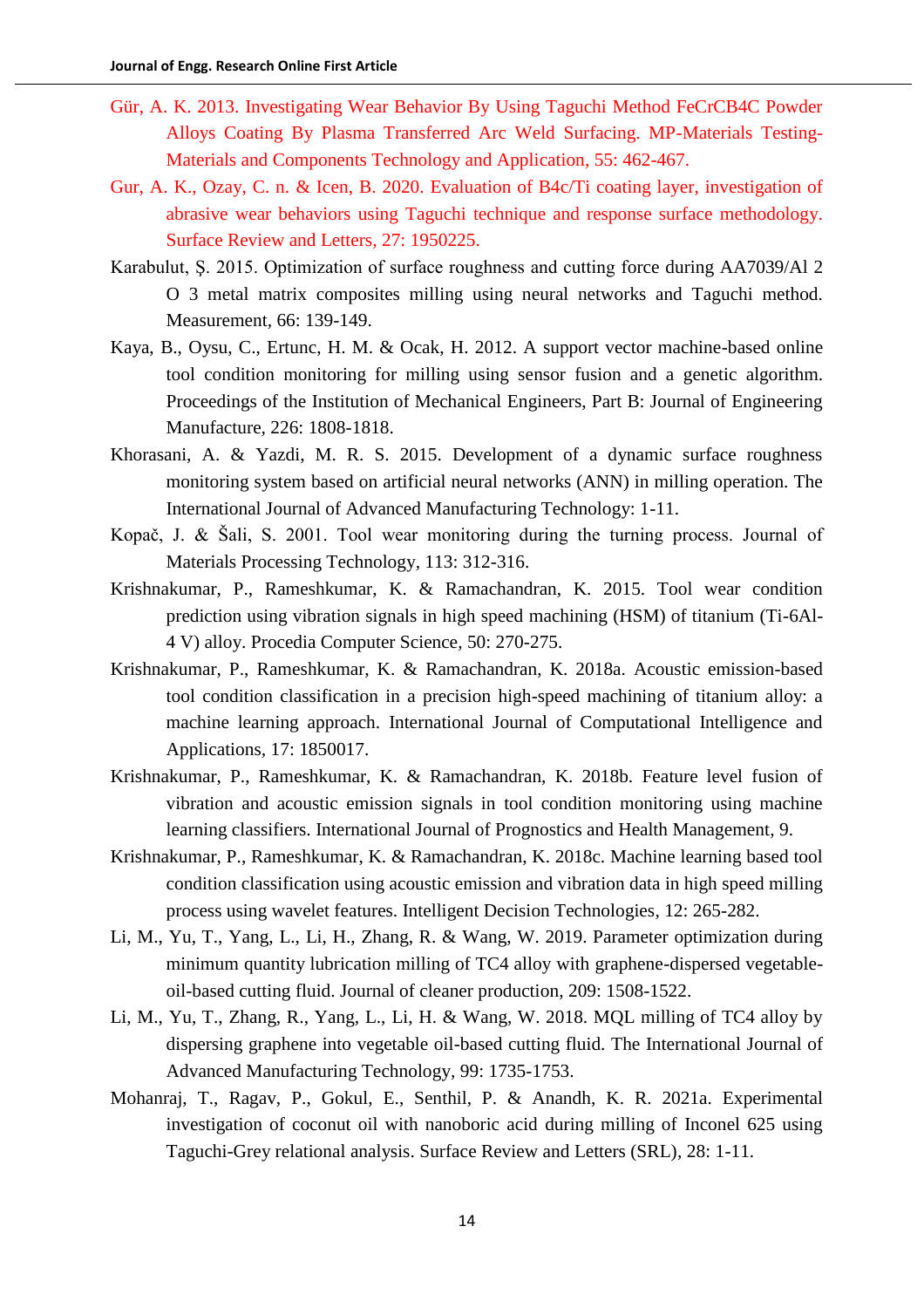- Mohanraj, T., Shankar, S., Rajasekar, R., Deivasigamani, R. & Arunkumar, P. M. 2019. Tool condition monitoring in the milling process with vegetable based cutting fluids using vibration signatures. Materials Testing*,* 61: 282-288.
- Mohanraj, T., Shankar, S., Rajasekar, R., Sakthivel, N. R. & Pramanik, A. 2020. Tool condition monitoring techniques in milling process — a review. Journal of Materials Research and Technology*,* 9: 1032-1042.
- Mohanraj, T. & Shanmugam, A. Prediction of tool wear in milling of Inconel 625 using and integrated kurtosis-based algorithm with vibration signals. Journal of Physics: Conference Series, 2021. IOP Publishing: 012048.
- Mohanraj, T., Yerchuru, J., Krishnan, H., Aravind, R. N. & Yameni, R. 2021b. Development of tool condition monitoring system in end milling process using wavelet features and Hoelder's exponent with machine learning algorithms. Measurement*,* 173: 108671.
- Orhan, S., Er, A. O., Camuşcu, N. & Aslan, E. 2007. Tool wear evaluation by vibration analysis during end milling of AISI D3 cold work tool steel with 35 HRC hardness. NDT & E International*,* 40: 121-126.
- Pai, P. S. & D'Mello, G. 2015. Vibration signal analysis for monitoring tool wear in high speed turning of Ti-6Al-4V. Indian Journal of Engineering & Materials Sciences*,* 22: 652- 660.
- Pasam, V. K. & Gugulothu, S. 2018. Testing and Performance Evaluation of Vegetable-Oil– Based Hybrid Nano Cutting Fluids. Journal of Testing and Evaluation*,* 48.
- Raja, J., Kiong, L. & Soong, L. 2013. Hilbert-Huang Transform-Based Emitted Sound Signal Analysis for Tool Flank Wear Monitoring. Arabian Journal for Science & Engineering (Springer Science & Business Media BV)*,* 38.
- Sahin, Y. & Motorcu, A. R. 2005. Surface roughness model for machining mild steel with coated carbide tool. Materials & design*,* 26: 321-326.
- Shankar, S., Mohanraj, T. & Pramanik, A. 2019a. Tool Condition Monitoring While Using Vegetable Based Cutting Fluids During Milling of Inconel 625. Journal of Advanced Manufacturing Systems*,* 18: 561-581.
- Shankar, S., Mohanraj, T. & Rajasekar, R. 2019b. Prediction of cutting tool wear during milling process using artificial intelligence techniques. International Journal of Computer Integrated Manufacturing*,* 32: 174-182.
- Shankar, S., Mohanraj, T. & Thangarasu, S. K. 2016. Multi-response milling process optimization using the Taguchi method coupled to grey relational analysis. Materials Testing*,* 58: 462-470.
- Subramaniam, S. & Thangamuthu, M. 2017. Experimental investigation and process parameter optimization in milling of 7075 – T6 hybrid aluminium metal matrix composite using response surface methodology. Journal of the Balkan Tribological Association*,* 23: 124-138.
- Taskin, M., Caligulu, U. & Gur, A. K. 2008. Modeling adhesive wear resistance of Al-Si-Mg- /SiC p PM compacts fabricated by hot pressing process, by means of ANN. The International Journal of Advanced Manufacturing Technology*,* 37: 715-721.